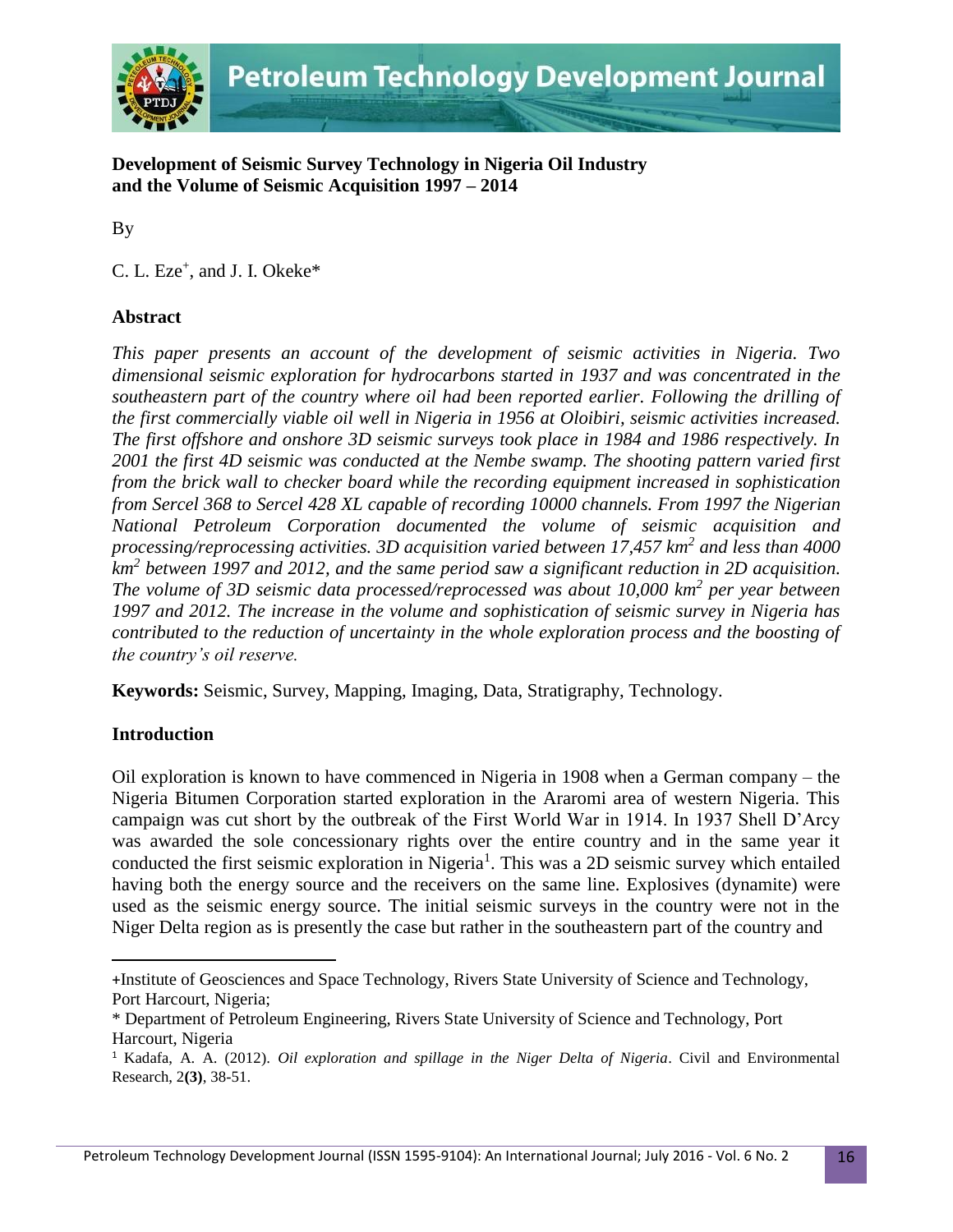Enugu was used as a temporary base by Shell D'Arcy. The company conducted exploration in places like Nsukka, Okigwe, Afikpo, Port Harcourt, Benin City, Cross River area, and Forcardos<sup>2</sup>. The concentration of exploration in this part of Nigeria was probably informed by the finding of oil in the region four years earlier by Nigeria Bitumen Company. The outbreak of the Second World War put a halt to the exploration activities by Shell D'Arcy. It was not until 1947 that the company, under a new name, Shell British Petroleum Company (Shell BP) resumed seismic exploration in the country<sup>3</sup>.

After 28 dry wells had been drilled elsewhere, onshore water-borne (swamp) seismic surveys were commenced in the Niger Delta by Shell BP and resulted in the first commercially viable well at Oloibiri in 1956. Following this success and increased seismic activities, initial daily production was 5,100 barrels in 1958. By 1972 Nigeria had become the sixth world largest oil producer, i.e. one year after it joined the Organization of Petroleum Exporting Countries (OPEC)<sup>4</sup>. Seismic survey activities later moved into the offshore, using airgun as seismic energy source. By the late 1980s, the whole land and swamp areas of the Niger Delta had been traversed by 2D seismic survey. 2D seismic is recorded using straight lines of receivers crossing the surface. The resulting data is only a single slice of the earth and rarely represents a true planar slice through the earth. The fold of 2D survey is linked to the maximum useable offset and the source interval.

$$
Fold_{2D} = \frac{Number\ of\ traces\ per\ record}{2} \times \frac{Re\ cever\ int\erval}{Source\ int\erval} = \frac{Maximum\ useable\ offset}{Source\ int\ eval} \tag{1}
$$

Furthermore, the final stacked data in 2D is usually plagued by source-related noise, multiples, and incorrectly migrated events from out of the plane of seismic section<sup>5</sup>.

### **Advent of 3D Seismic**

 $\overline{\phantom{a}}$ 

The introduction of digital recording and processing techniques in the 1960s facilitated enhanced 2D subsurface imaging and the introduction of 3D in the 1970s. In Nigeria, the first 3D seismic survey was conducted by Western Geophysical Company for Gulf Oil Company on behalf of Nigeria National Petroleum Corporation (NNPC) between August 1984 and March 1985 in Malu-Parabe offshore field northwest Niger Delta using airgun sources and streamed cable. About 6,865 km of 48% seismic data were acquired equivalent to approximately 300  $km<sup>2</sup>$  located in water depths varying between 6.1 m to 30.5 m. The first 3D seismic survey on land/swamp was conducted at Nun River by the same seismic contractor, Western Geophysical, for SPDC in

<sup>2</sup> Aghalino, S. O. (2009). Crude Oil Business in the Western Niger Delta, Enugu: Rhyce Kerex Publishers, 30-45.

<sup>3</sup> Kadafa, A. A. (2012). Environmental impacts of oil exploration and exploitation in the Niger Delta of Nigeria. Global Journal of Science Frontier Research Environment & Earth Sciences, 12(3).

<sup>4</sup> Atsegbua, L. (1999). The development and acquisition of oil licenses and leases in Nigeria. OPEC review, 23(1), 55-77.

<sup>5</sup> Tsinidis, G; Heron, C; Pitilakis K, (2014) Physical modeling for the evaluation of the seismic behavior of square tunnels; Seismic Evaluation and Rehabilitation of Structures. Springer International Publishing, 389-406.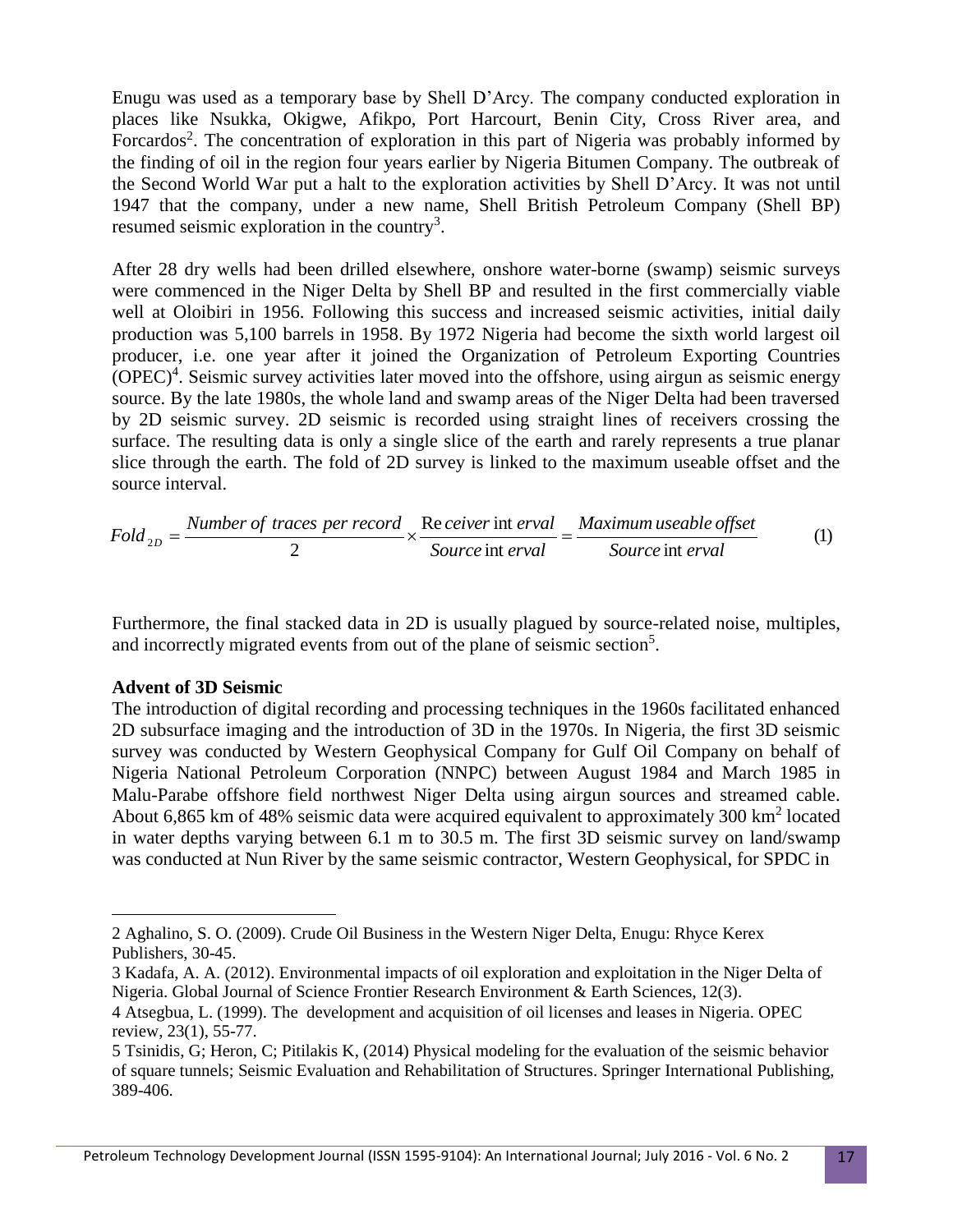1986<sup>6</sup>. Since then the industry has witnessed an increasingly rapid expansion in the application of this technology which is presently applied to exploration to development and exploitation. Commercially available 3D survey design programs have enabled the analysis of bin attributes; effective fold, regularity of offsets, and azimuth distribution<sup>7</sup>.

3D seismic data shows a volume of the earth and can be seen as a collection of individual 2D profiles (eq. 2).

$$
Fold_{3D} = \frac{Useful\ surface\ area\ of\ patch}{4 \times Source\ line\ spacing \times Re\ cever\ line\ spacing}
$$
 (2)

Three dimensional subsurface imaging information is continuous, unlike 2D which shows only strips of information of the subsurface.

Azimuth is a statistic unique to 3D recording and not a contributor to 2D processes. Azimuth adds a dimension of statistical diversity that is very helpful to the imaging procedure. Although 3D does not remove all exploration risk, it generally improves success rates and productive wells will more often be on optimal locations and should deliver better production and exhibit slightly longer life<sup>8</sup>.

In 2001, the first 4D (four-dimension) seismic survey on land/swamp in Nigeria was conducted at Nembe. This is a 'repeat 3D seismic survey` after some time (five or more years) interval between the surveys. Similar techniques were employed at Imo River, Cawthorne Channel, Akaso and other land/swamp areas of the Niger Delta. Integration of multidisciplinary knowledge and data with 4D seismic has provided valuable information for detailed reservoir characterization, planning and execution of enhanced oil recovery strategies, and monitoring of the changes in reservoirs as they are developed and produced.

Oil exploration in Nigeria remained in the hands of multi-nationals while government played only regulatory role until 1969. The Department of Petroleum Resources (DPR) and Nigerian National Petroleum Corporation (NNPC) were formed in 1969 and 1977 respectively as government organs to participate in oil exploration and exploitation, and this led to a rapid growth in exploration activities. To enhance crude production and boost the national economy, the government of Nigeria liberalized exploration activities. As a result, seismic activity

 $\overline{\phantom{a}}$ 

<sup>6</sup> Steyn, M. S, (2009). '*Oil Exploration in the Colonia Nigeria 1903-58*', Journal of Imperial Commonwealth History, 37**(2)**, 249-289.

<sup>7</sup> Osagiede, E.E; Duffy, O.B; Jackson, CA-L; Wrona, T. (2014). *Quantifying the growth history of seismically imaged normal faults*, Journal of Structural Geology, Vol: **66**, Pages: 382-399, ISSN: 0191- 8141.

<sup>8</sup> Barkved, O.I., Baerheim, A.G., Howe, D.J., Kommedal, J.H., & Nicoe, G., (2003). *Life of Field Seismic Implementation "First at Valhall"*. Implementing 4D Seismic in the Management of Producing Reservoirs. 65th Annual Conference and Exhibition of the European Association of Geoscientists and Engineers, Work- shop proceedings.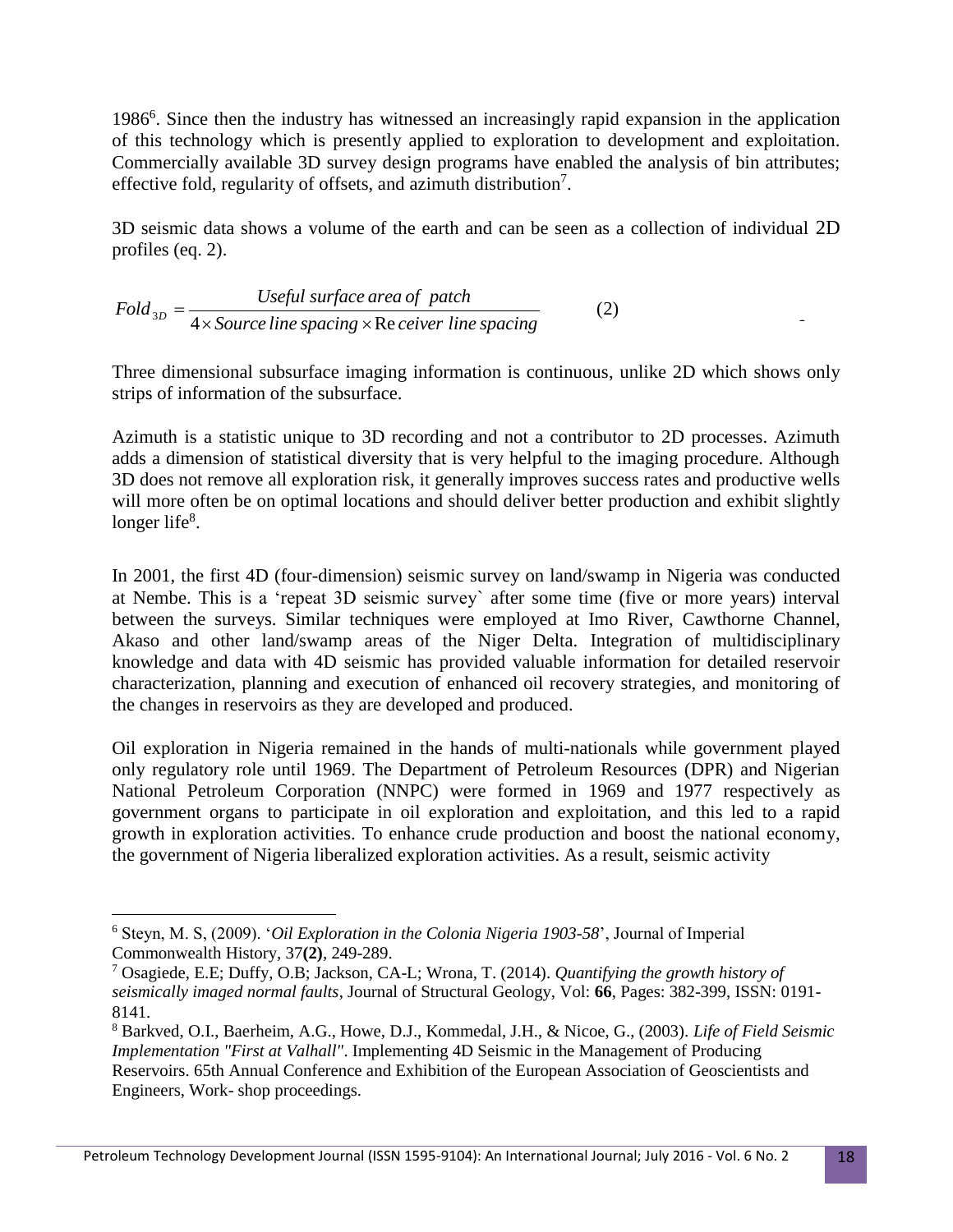increased tremendously both onshore and offshore<sup>9</sup>. The notable seismic companies that were involved included Western Geophysical Company, Bureau of Geophysical Prospecting (BGP), Compagnie Generale de Geophysique Nigeria Limited (CGG), Geco Prakla Nigeria Limited, Integrated Data Services Limited (IDSL), Mabon Geophysical Corporation Nigeria Limited, Massoil Field Services Limited., Petroleum Geo Services Nigeria Limited (PGS), Pioneer-Alfa Petroleum Services Limited (PPS), Schlumberger Geco Prakla Nigeria Limited., Schlumberger Geoquest, Schlumberger WesternGeco, United Geophysical Nigeria Limited (UGNL) and Veritas Geophysical Nigeria Limited.

The shooting geometry during the 2D era from the 1950s to the 1980s was the typical single source line array<sup>10</sup>. At the introduction of 3D the most widely used shooting array was the brick wall pattern (Figure 1.)



**Figure 1:** Brick wall shooting pattern

l

<sup>9</sup> De Groot, P., Ligtenberg, H., Oldenziel, T., Connolly, D. & Meldahi, P.(2004)*Examples of multiattribute, neural network- based seismic object detection*. In: Davies, R. J., Cartwr1ght,J. A., Stewart, S. A., Lappin, M. & Underhill, J. R. (eds) 3D Seismic Technology: Application to the Exploration of Sedimentary Basins. Geological Society, London, Memoirs, 333-337.

<sup>10</sup> Shenglin, S. and Xizun, W.(2004), *Application Results of 3D seismic exploration Technology in coal Mines*. Acta Geological Sinica, Journal of the Geological Society of china, 78**(3)**729-735.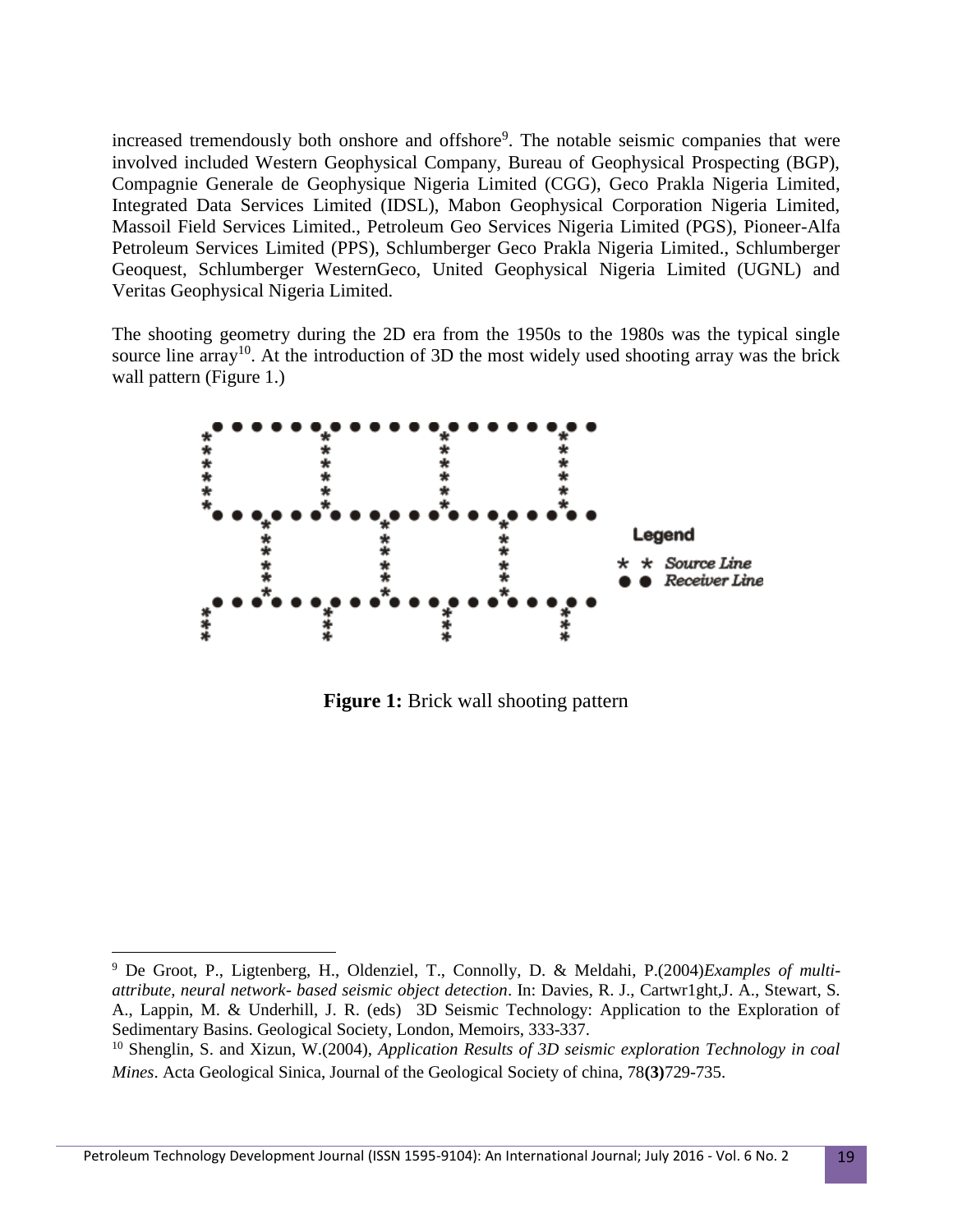

**Figure 2**: Checker board shooting system

The brick wall requires high maneuvering and is therefore time consuming and costly to implement. In the 1990s many companies changed to checker board (roll-along) pattern (Figure 2). This requires the least maneuvering, is faster and cheaper, and has not been found to be technically inferior to the brick wall pattern. The pattern has persisted to date. The recording equipment has equally seen a dramatic increase in sophistication starting with Sercel 348 in the 80s to Sercel 428 XL capable of handling up to 10,000 channels introduced in the late  $1990s^{11}$ .

#### **Volume of Acquisition and Processing**

 $\overline{a}$ 

Nigerian National Petroleum Corporation compiled the figures on seismic acquisition and processing between 1997 and 2014. The acquisition companies are grouped as Joint Venture (JV) Partners, Production Sharing Contract (PSC) and Service Contract (SC) Companies. In 1997, the operating companies acquired a total  $17,457.63 \text{ km}^2$  of 3D seismic data (Figure 3) while a total of 750 km were covered by 2D seismic survey (Figure  $4$ )<sup>12</sup>. The following year seismic activities were undertaken by 5 Joint Venture Companies and 2 other Oil Producing Companies, operating under Production Sharing Contracts (PSC). The companies acquired a total of 2,739.40 km<sup>2</sup> of 3D seismic data while a total of 864.00 km were covered by 2D seismic survey. In the same year, only 5,689.7 km<sup>2</sup> of 3D (Figure 5) and 111 km of 2D (Figure 6) was processed/re-processed. There was a decline of about 84% and 5% in total area covered by 3D and 2D seismic activities respectively over 1997 activities. This was due to lack of funds and host communities disturbances<sup>13</sup>. There was a further reduction in seismic acquisition in 1999. The 3D subsurface acquisition in 1999 shows a shortfall of  $751.40 \text{ km}^2$  compared to 1998 and 15469.63 km<sup>2</sup> compared to 1997. This was attributed to increased community unrest and the fact that one of the seismic crews started late<sup>14</sup>. A total of 1051 km<sup>2</sup> and 1419.27 km<sup>2</sup> of 3D subsurface data were acquired in 2001 and 2005 respectively. These years witnessed the lowest acquisition activity within the period under review<sup>15</sup>,<sup>16</sup>. There are no data of seismic acquisition for 2011. A total of 4695.6 7  $km^2$  and 1668  $km^2$  of 3D data were acquired in 2013 and 2014

<sup>11</sup> Obaje, S. O. (2013). *Seismic interpretation of Tomboy Field, offshore western Niger Delta, Nigeria*. International Journal of Science and Technology, 2**(9)**, 648-660.

<sup>&</sup>lt;sup>12</sup> Nigeria National Petroleum Corporation (NNPC) Annual Statistical Bulletin Report 1997.

<sup>&</sup>lt;sup>13</sup> Nigeria National Petroleum Corporation (NNPC) Annual Statistical Bulletin Report 1998.

<sup>14</sup> Nigeria National Petroleum Corporation (NNPC) Annual Statistical Bulletin Report 1999

<sup>&</sup>lt;sup>15</sup> Nigeria National Petroleum Corporation (NNPC) Annual Statistical Bulletin Report 2001

<sup>&</sup>lt;sup>16</sup>Nigeria National Petroleum Corporation (NNPC) Annual Statistical Bulletin Report 2005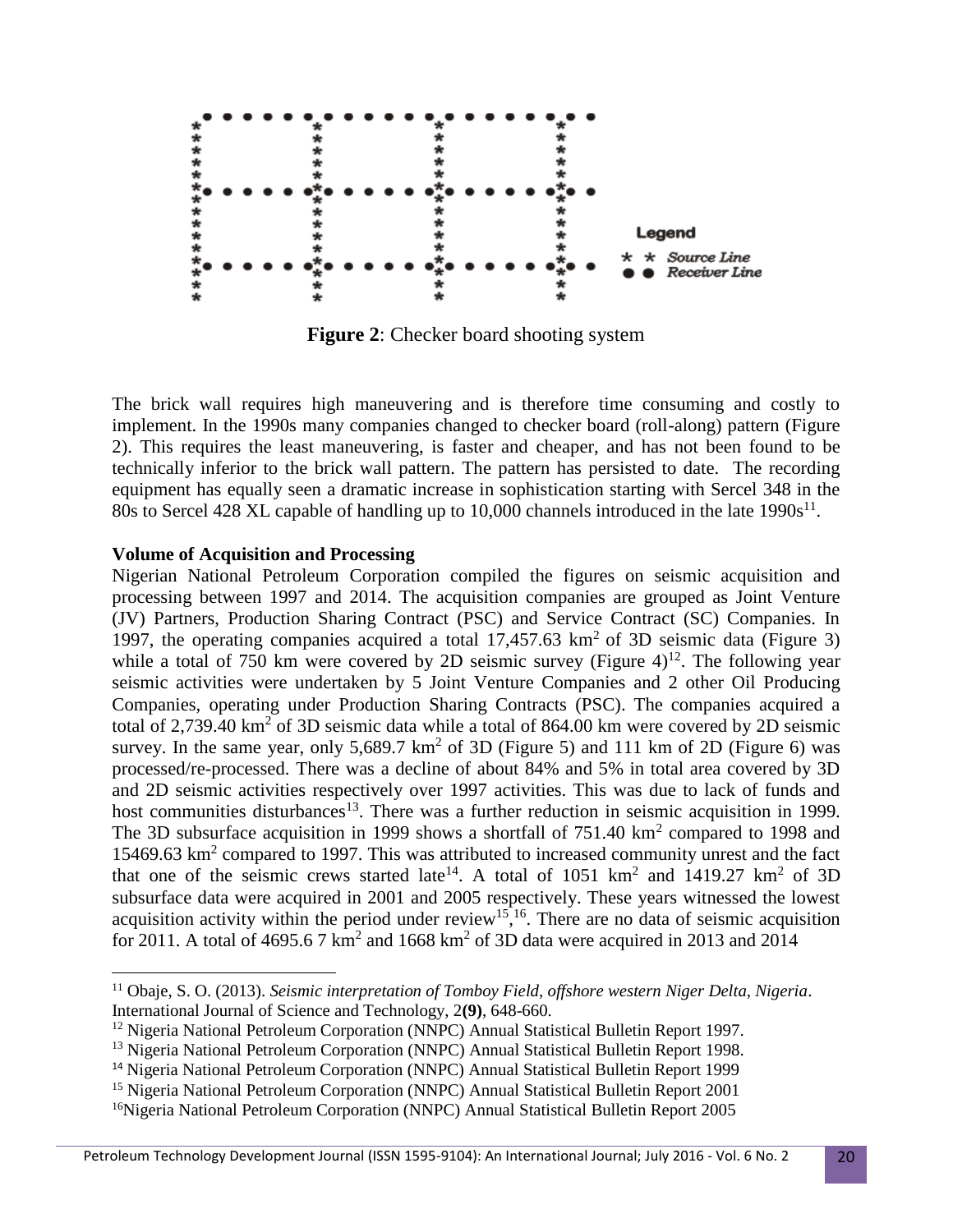respectively. Two dimensional (2D) seismic survey are now seldom embarked upon in Nigeria<sup>17</sup>. In the 18-year period of 1997 – 2014, 2D seismic surveys was registered only in 4 years.



**Figure 3**: 3-D Seismic Acquisition in Nigeria (1997 – 2014)



**Figure 4**: 2-D Seismic acquisition in Nigeria (1997 – 2014)

 $\overline{\phantom{a}}$ 

<sup>&</sup>lt;sup>17</sup> Nigeria National Petroleum Corporation (NNPC) Annual Statistical Bulletin Report 2011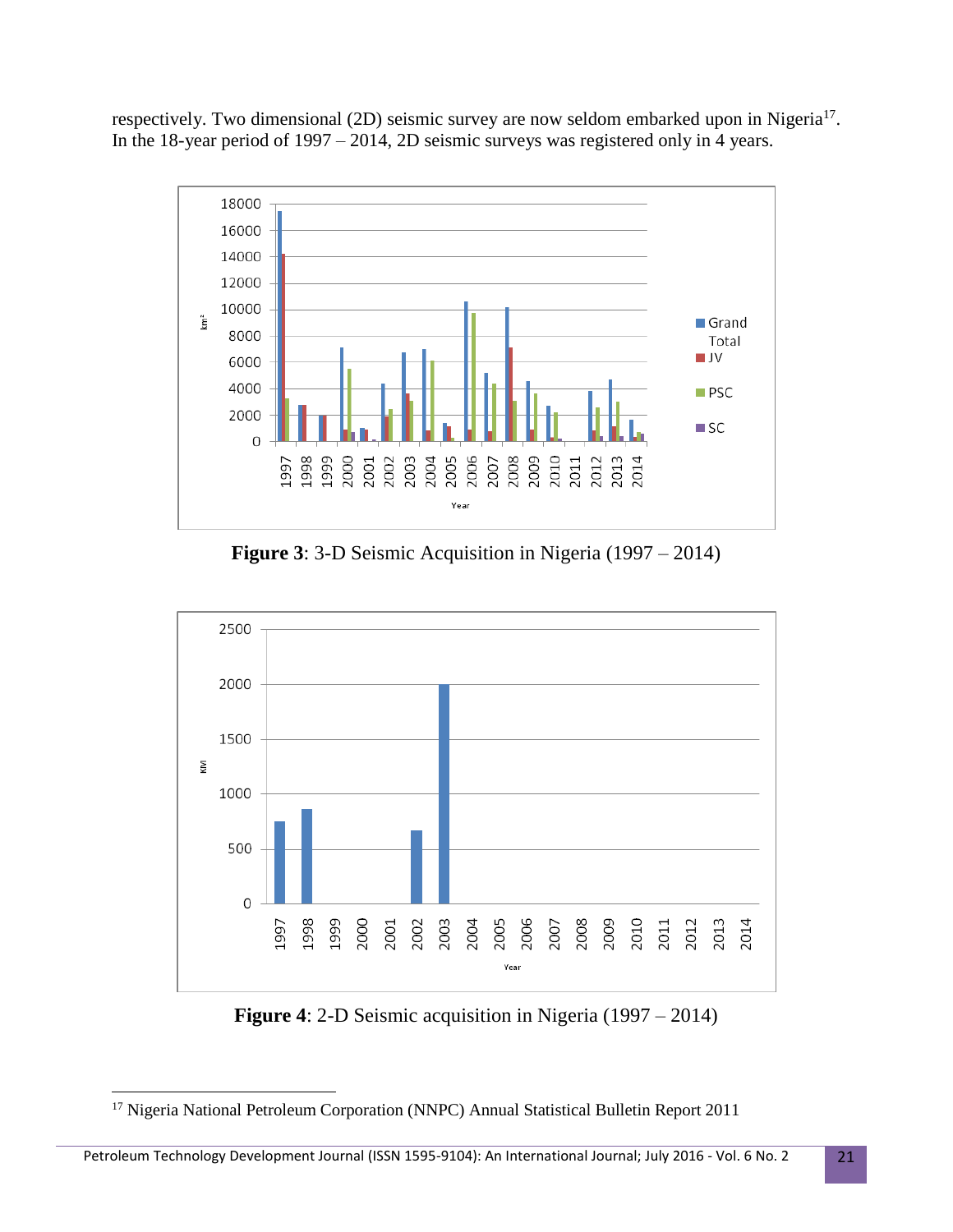### **Processing/Reprocessing**

Seismic data, in Nigeria like many other countries are often not all processed/reprocessed the same year the data is acquired. The amount of processed/reprocessed data may therefore not reflect what was acquired that year<sup>18</sup>. Between 1997 and 2012, more than ten thousand square kilometers of 3D seismic data were processed and reprocessed each in the years 2000, 2002, 2004, 2006 and 2010 with the highest figure of  $17,800.4 \text{ km}^2$  process/reprocessed in 2002 (Figure  $5)^{19,20,21}$ . In 2001 only 1,966 km<sup>2</sup> were process/reprocessed. No data were processed/reprocessed in 2005 and  $2011^{22,23}$ .



**Figure 5**: Processed/reprocessed 3-D seismic data (1997 – 2014)

Processing/reprocessing of 2D data took place only in 1998, 1999 and 2002 (Figure  $6)^{24,25,26}$ . The processing of the relatively high volume of 2D data acquired in 2003 has not been documented $^{27}$ .

l <sup>18</sup> Yilmaz, O. (2001) Seismic Data Analysis: Processing, Inversion, and Interpretation of seismic Data. Invest. Geophysics series, 10-14.

<sup>19</sup> Nigeria National Petroleum Corporation (NNPC) Annual Statistical Bulletin Report 2002

<sup>20</sup> Nigeria National Petroleum Corporation (NNPC) Annual Statistical Bulletin Report 2000

<sup>21</sup>Nigeria National Petroleum Corporation (NNPC) Annual Statistical Bulletin Report 2003

<sup>&</sup>lt;sup>22</sup> Nigeria National Petroleum Corporation (NNPC) Annual Statistical Bulletin Report 2004

<sup>23</sup> Nigeria National Petroleum Corporation (NNPC) Annual Statistical Bulletin Report 2006

<sup>24</sup> Nigeria National Petroleum Corporation (NNPC) Annual Statistical Bulletin Report 2010

<sup>25</sup> Nigeria National Petroleum Corporation (NNPC) Annual Statistical Bulletin Report 2007

<sup>&</sup>lt;sup>26</sup> Nigeria National Petroleum Corporation (NNPC) Annual Statistical Bulletin Report 2008

<sup>27</sup> Nigeria National Petroleum Corporation (NNPC) Annual Statistical Bulletin Report 2009